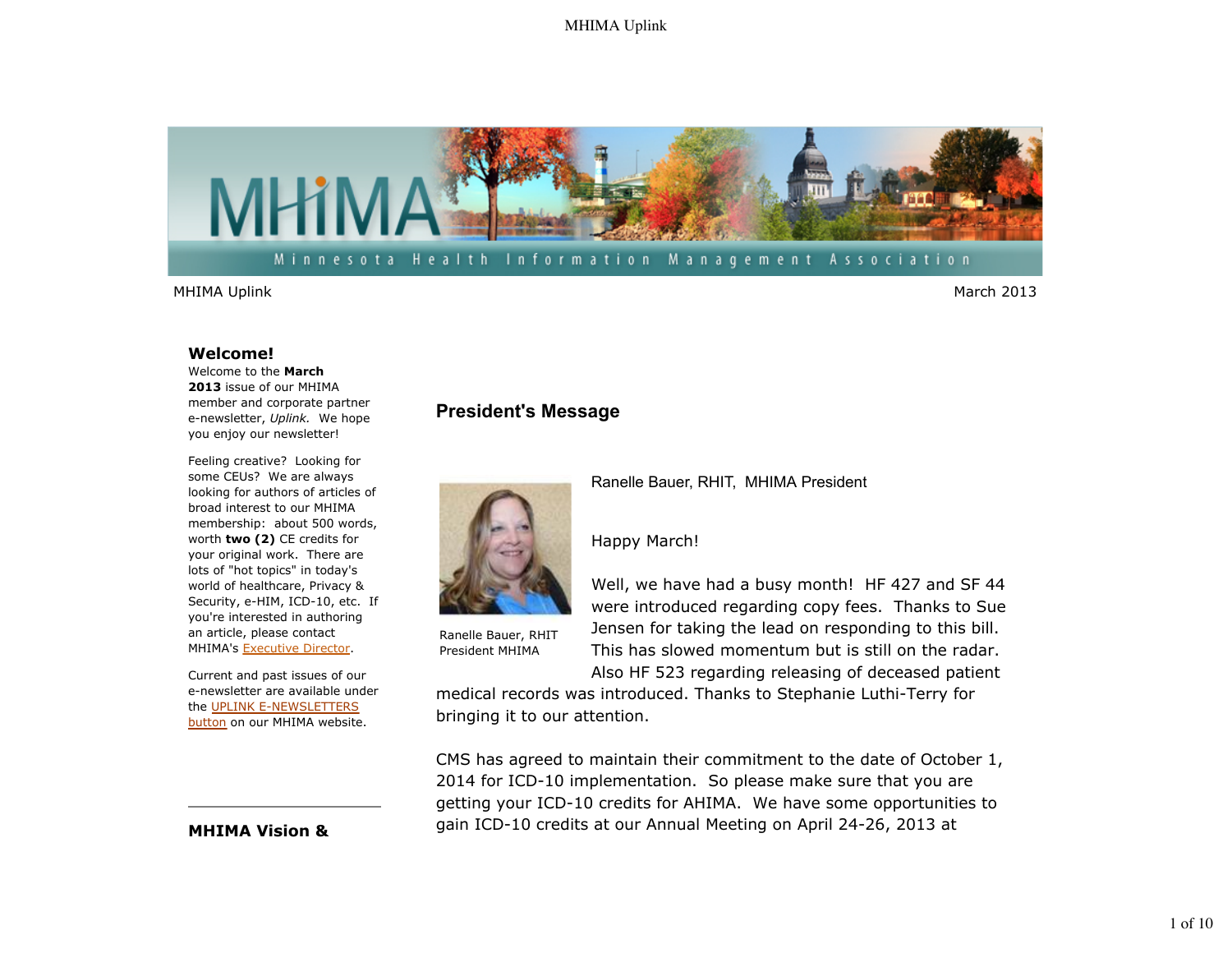### **Mission**



#### **Vision:** The Minnesota

Health Information Management Association, together with AHIMA, will set the standard and be the recognized leader in health information management practices, technology, education, research, and advocacy.

#### **Mission:** MHIMA is

committed to the professional development of its members through education, networking, and life-long learning. These commitments promote high quality health information and benefit the public, health care providers, and other clinical data users.

Back to Top

Grand Casino Hinckley. We also have a great agenda. We also have 20 vendors that have committed and more to come. I hope to see everyone there!!!

We have one more board meeting on March 22<sup>nd</sup> at the Allina Commons. Please feel free to join us!

Health Information Professional (HIPS) week is March 18<sup>th</sup> - March 22<sup>nd</sup>. This is a great time to promote our wonderful profession. Try to plan some events for the staff to participate. Some of things we are doing at Allina are a word find, HIPS bingo, and potlucks. Please visit www.AHIMA.org for other ideas and products.

May the luck of the Irish be with you!

### Ranelle

Back to Top

# **MHIMA Member Spotlight**

Greetings from the Marketing and Communications Committee!

It is our goal to highlight MHIMA members as a fun and interesting way to get to know our diverse and multi-talented group. Want to be in the spotlight? Know someone who should be? Please send names of individuals you would like to know more about, or volunteer yourself to "be in the spotlight"



# **Registration is Open for 2013 Annual Meeting at Grand Casino Hotel in Hinckley, Minnesota!**

Registration is open for MHIMA's 2013 Annual Meeting scheduled for April 24 -26, 2013 at the Grand Casino Hotel in Hinckley, Minnesota. The Annual Meeting Committee is working hard on the plans to make this an exciting meeting you won't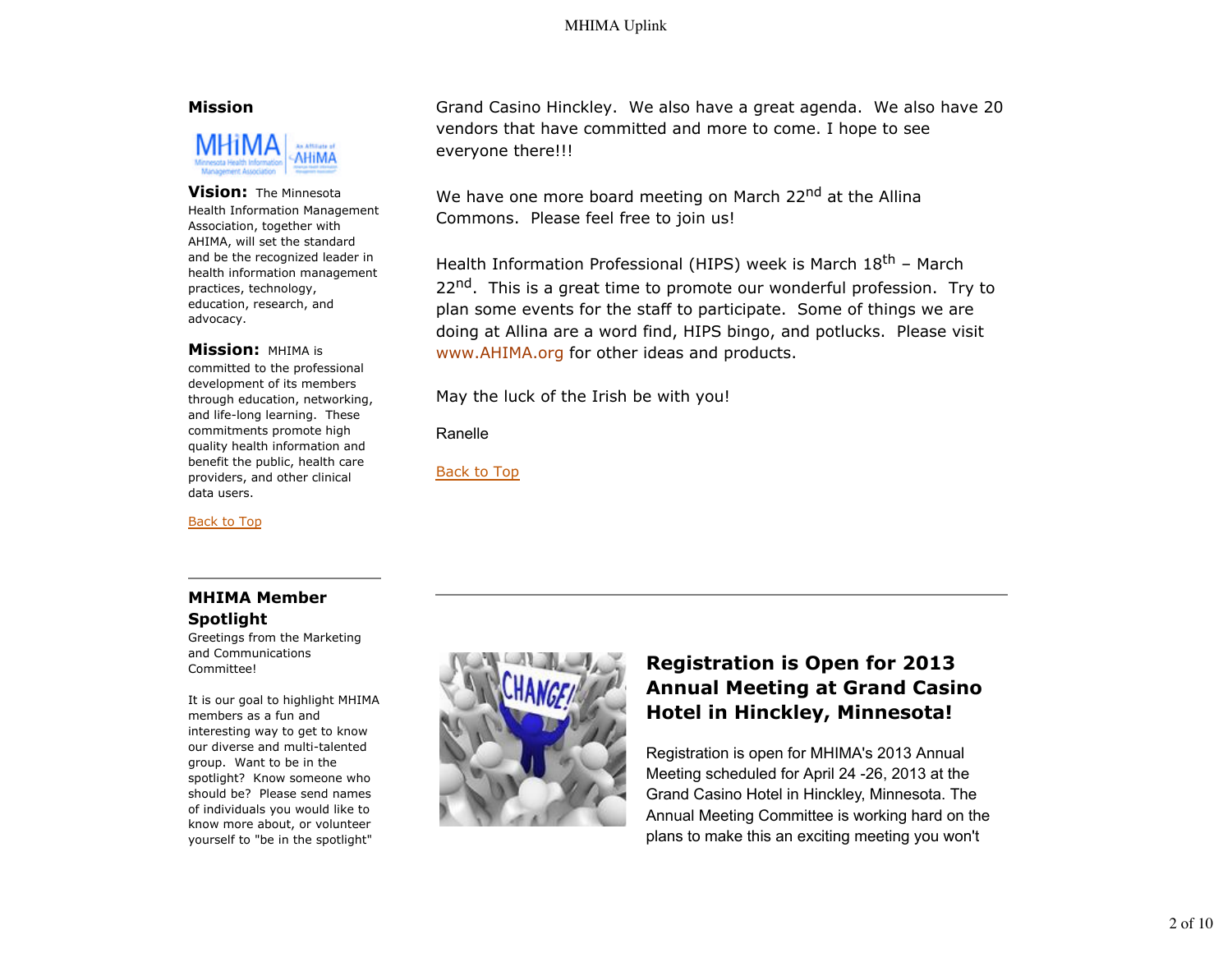in our monthly e-newsletter.

Criteria for suggested individuals might be, but is certainly not limited to:

New MHIMA member New to active involvement with MHIMA MHIMA member with an interesting or unique job

Forward your suggested name(s) to Jon Cloutier or Amanda Maas.

Back to Top

# **Updated AHIMA PPE Guide - Professional Practice Experience**

AHIMA updated the PPE Guide for Professional Practice Experience in 2012. This guide provides comprehensive information and best practices to students, academic faculty, HIM programs, and practitioners on the expectations for the professional practice experience that students undertake during their HIM academic program.

This update includes greater emphasis on distance education programs and examples of possible sites and project work in non-traditional HIM settings. In addition, the guide contains information on PPE content and length, the importance of work

want to miss! Heather Hodgson, RHIA and Katie O'Hearn, RHIA, CCS-P are heading up the committee this year as Co-Chairs, with assistance by Past Co-Chairs, Jen Callendar, RHIA and Brielle Wolf, RHIA.

The theme for this year's annual meeting is HIM:Champions of Change.

We are fortunate this year to have Kathyryn DeVault, RHIA from AHIMA presenting a two-hour session on ICD-10-PCS. You will also find sessions on Anatomy and Physiology of Aging, Health Information Exchange, Clinical Documentaton Improvement, Long Term and Post Acute Care and HIT in Minnesota, Transitioning to Enterprise Information Management, Disaster Planning in the Wake of the 2012 Flood in Duluth, MN, Personal Health Records, Real Time Access to Patient Records, Meaningful Use Stage 2, and Release of Information in an Electronic World.

The new electronic Legal Reference Manual will also be demonstrated.

Click here for Online Registration. (Preferred method)

Click here for Printable Registration Form.

Click here for Program of Events.

If you register before **April 5**, you will take advantage of significant early discount rates. You can earn up to 15 CEUs by attending all three days. Don't wait- register now!

**Hotel** prices are very reasonable this year - around \$55 per room.

**Room Reservations** at the Grand Casino Hotel can be made by calling 1-800-468-3517, press 2 for Hinckley Hotel, and mention MHIMA to receive discounted room rates. Reservations must be made prior to **April 2, 2013**. Discount applies only to room availability. All guest rooms have complimentary wireless and wired internet. There is also complimentary WiFi in the hotel lobby and in the exhibit area. The Grand Casino Hinckley Hotel and Convention Center is located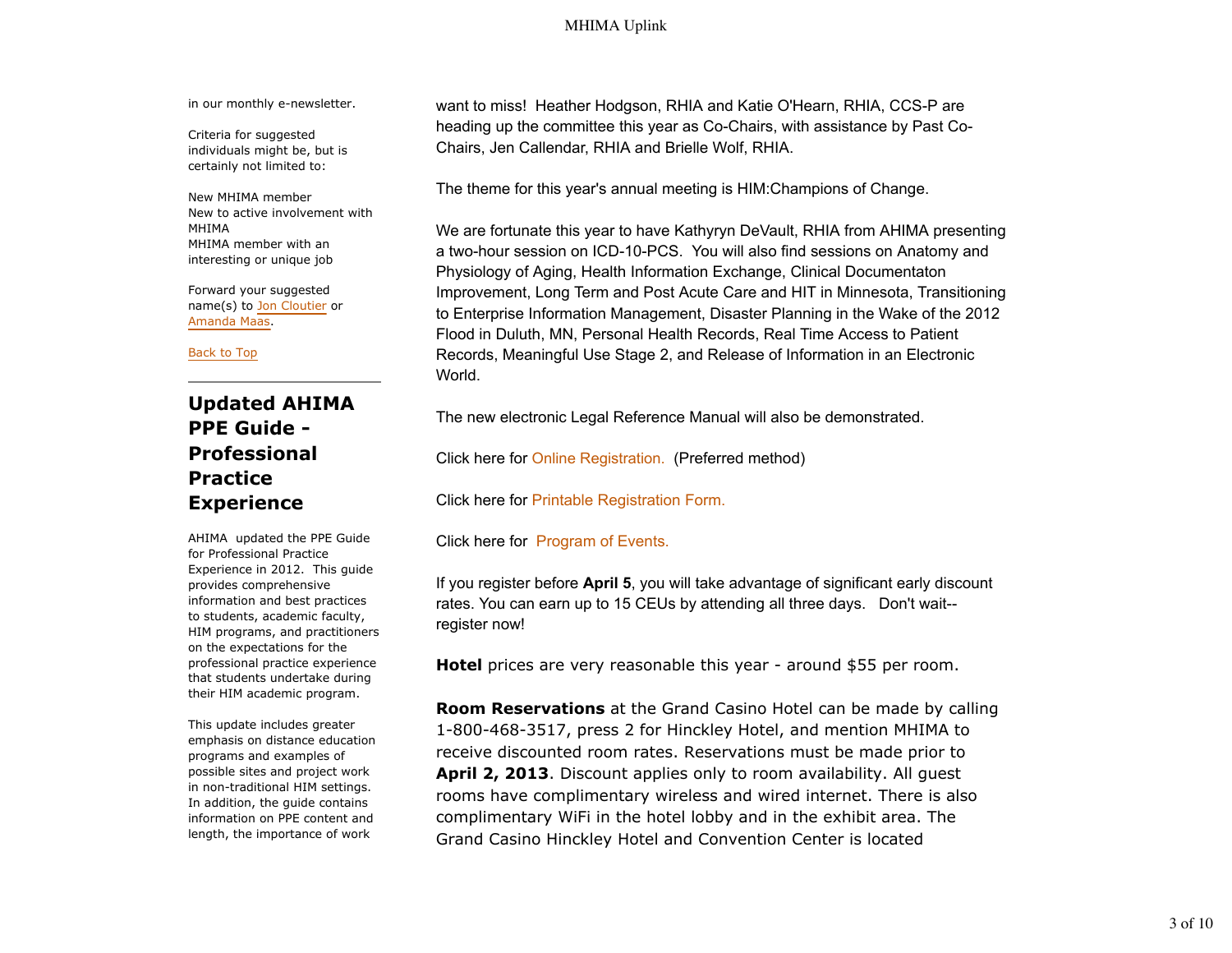behaviors, and student feedback and advocacy projects.

If you are interested in hosting a student in a professional practice experience, or want to learn more about the HIM education process or access the PPE guide on our MHIMA website, click here.

#### Back to Top

## **Staying Connected with MHIMA**

Want to stay connected with MHIMA? Be sure your AHIMA profile information is up-todate.

When is the last time you reviewed the information in your AHIMA profile? Have you changed positions? Do you have a new email address? Have you recently moved? MHIMA depends on the member information in your AHIMA profile on a regular basis, including how we communciate with you.

Take a couple of minutes today and visit the AHIMA website, log in with your seven-digit AHIMA member number and your last name, and click on "My Profile/Dues Renewal." Review all of the sections and update any old information.

In the section for **Component State Association (CSA) Selections**, may we ask that you check "YES" to select e-mails about products and

approximately 80 miles from the Minneapolis/St. Paul International Airport.

#### Back to Top

# **Health Information Professionals Week The 2013 Health Information Professionals (HIP) Week will be held March 17–23.**

Health Information Professionals Week is a showcase for the thousands of health information management (HIM) professionals who perform their duties masterfully throughout the year. The American Health Information Management Association (AHIMA) is honored to provide support, representation, and training to HIM professionals for these valuable contributions to the healthcare industry. AHIMA proudly partners with the Canadian Health Information Management Association (CHIMA) in promoting our shared goals. We thank the members and facilities that make each Health Information Professionals Week a memorable addition to our rich history and for supporting the Week.

The following materials are available for you to print out and distribute to the public as well as healthcare and HIM professionals. Suggested Activities [pdf file]--COMING SOON! Article and Quiz for Healthcare Professionals [pdf file]--COMING SOON! Article and Quiz for the Public [pdf file]--COMING SOON! Press Release

PowerPoint Presentation--COMING SOON!

#### Official HIP Week Merchandise

Downloadable logo—for use in electronic and print media subject to limitations. Important! Before using the logo file, please read the following usage notice carefully. Logo Usage Notice

tif format

#### Back to Top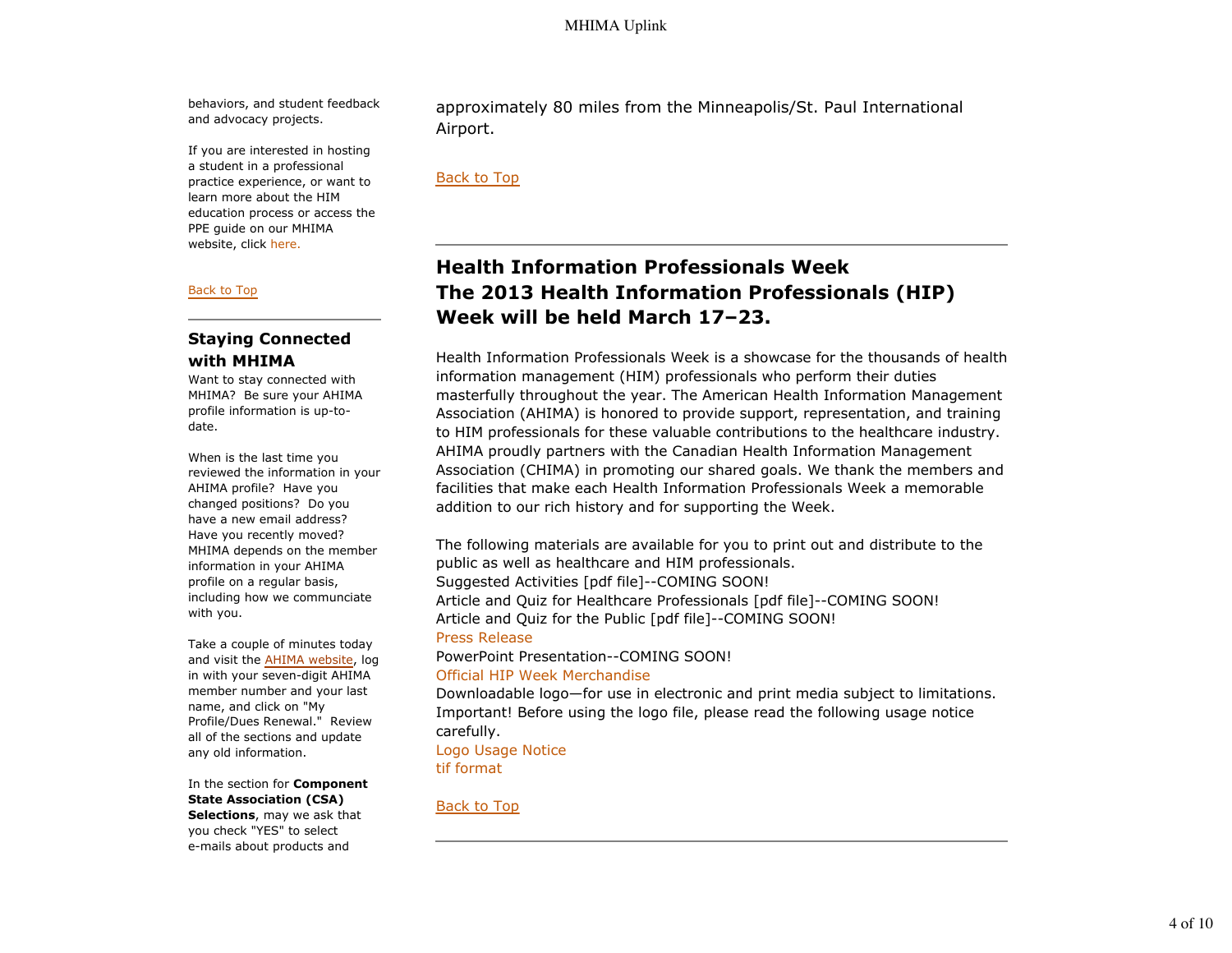services and "yes" to Postal Mailings. "CSA" stands for the state that you want to be associated with as an AHIMA member. MHIMA uses email as our primary method of communication, and occasionally land mail. If you check "no" in either of these options, you don't receive either type of communication from MHIMA.

Remind your colleagues to update their profile as well.

#### Back to Top

### **MHIMA Job Bank**

Are you seeking a job? Are you an employer looking for a potential employee? Is your facility looking for someone with a skill set of MHIMA members?

Be sure to check out the MHIMA Job Bank Network on our website, which continues to be very popular. New positions are posted on a regular basis. On the Job Bank page, you'll find information about registering as a "job seeker" or as an "employer." Check us out often!

**Job Seekers:** There is no fee to register.

**Employers:** Job posting fees are very reasonable and position postings are open to everyone visiting our Job Bank as a job seeker. E-blasts of job announcements are available for purchase and reach a targeted

# **MHIMA Is on Facebook!**

Please check out the new MHIMA page on Facebook! To find the MHIMA page, search for MN Health Information Management. Click "Like" to start receiving our MHIMA page updates!

We are looking to use this tool as another way to communicate to our members. So far, the following items have been added to the page:

- Calendar of Events
- Notes/Member Spotlights
- Pictures
- Uplink Article Reminders

The Marketing & Communications Committee is continuously adding new information to the page and we are always looking for ideas. If you have any suggestions regarding the Facebook page, please email marketingcommunications@mnhima.org or send us a message using Facebook!

Sincerely, Amanda Maas, RHIA, CHPS Marketing & Communications Committee Co-Chair

### Back to Top

# **2013 Election for Board of Directors**

The MHIMA Nominating Committee is pleased to announce that our 2013 MHIMA Electronic Ballot is now OPEN for voting for president-elect, secretary, treasurer, and two delegate directors. Eligible voters are active members of AHIMA, excluding student members. You may vote only one time and the Electronic Ballot is open 24 hours a day, beginning Tuesday, March 5, 2013, and concluding at midnight on Friday, March 29, 2013.

We encourage you to vote TODAY, and to encourage your colleagues to do the same. Thank you to all of the MHIMA members who have agreed to place their name in nomination. Elected positions assume office on July 1, 2013.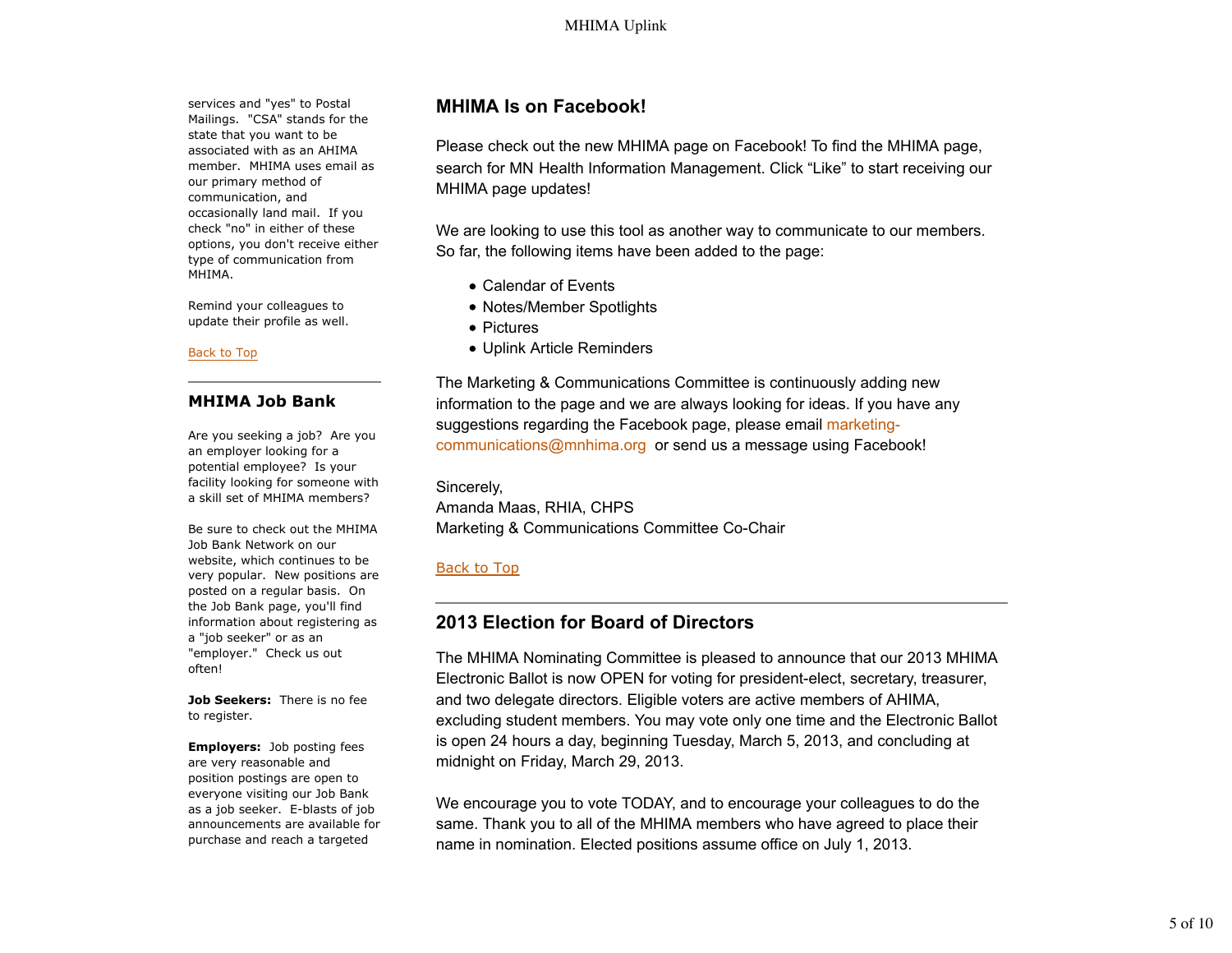audience of MHIMA members who receive emails.

Click here to visit the MHIMA Job Bank.

#### Back to Top

# **Stay Up-to-Date with MN e-Health**

If you aren't receiving the weekly electronic MN e-Health Update newsletter, consider signing up for it. This publication, from the MN Department of Health, keeps you current with issues related to e-health, including HITECH, Meaningful Use, Privacy & Security and others. You'll also find links to e-Health resources available for your use. To subscribe, click here.

Back to Top

# **MHIMA Promotional Items**

Stop at the MHIMA booth to check out the new MHIMA promotional items which will be available at the Annual Meeting in April! Limited quantities will be available so you won't want to miss out!

### Back to Top

Here is a direct link to the ballot: Link to the 2013 Ballot

We want to surpass last year's voting participation and support the future leaders of our state association. We encourage you to vote.

You can also access the ballot from our website's Members Only page, from our website's Calendar, or from the Minnesota CoP on the AHIMA website. Your seven-digit AHIMA ID is required in order to enter the ballot process and remember, you can only vote once.

Gina Sanvik, RHIA Past President, MHIMA Chair, 2013 MHIMA Nominating Committee

Back to Top

# **Legislative Activity at the Minnesota State Capitol**

The House of Representatives and Senate have been very active recently in regards to healthcare and proposed changes to the laws and legislation within Minnesota.

On January 25th, House File, Bill 427 was introduced into the House of Representatives to cut the current copy fee from its current rate to a flat rate of \$.10 per page and a flat \$10.00 retrieval fee with discontinuation of the annual increases based on the Consumer Price Index.

Due to this proposed change in legislation, meetings and discussions were held with HIM professionals and representatives from the Minnesota Hospital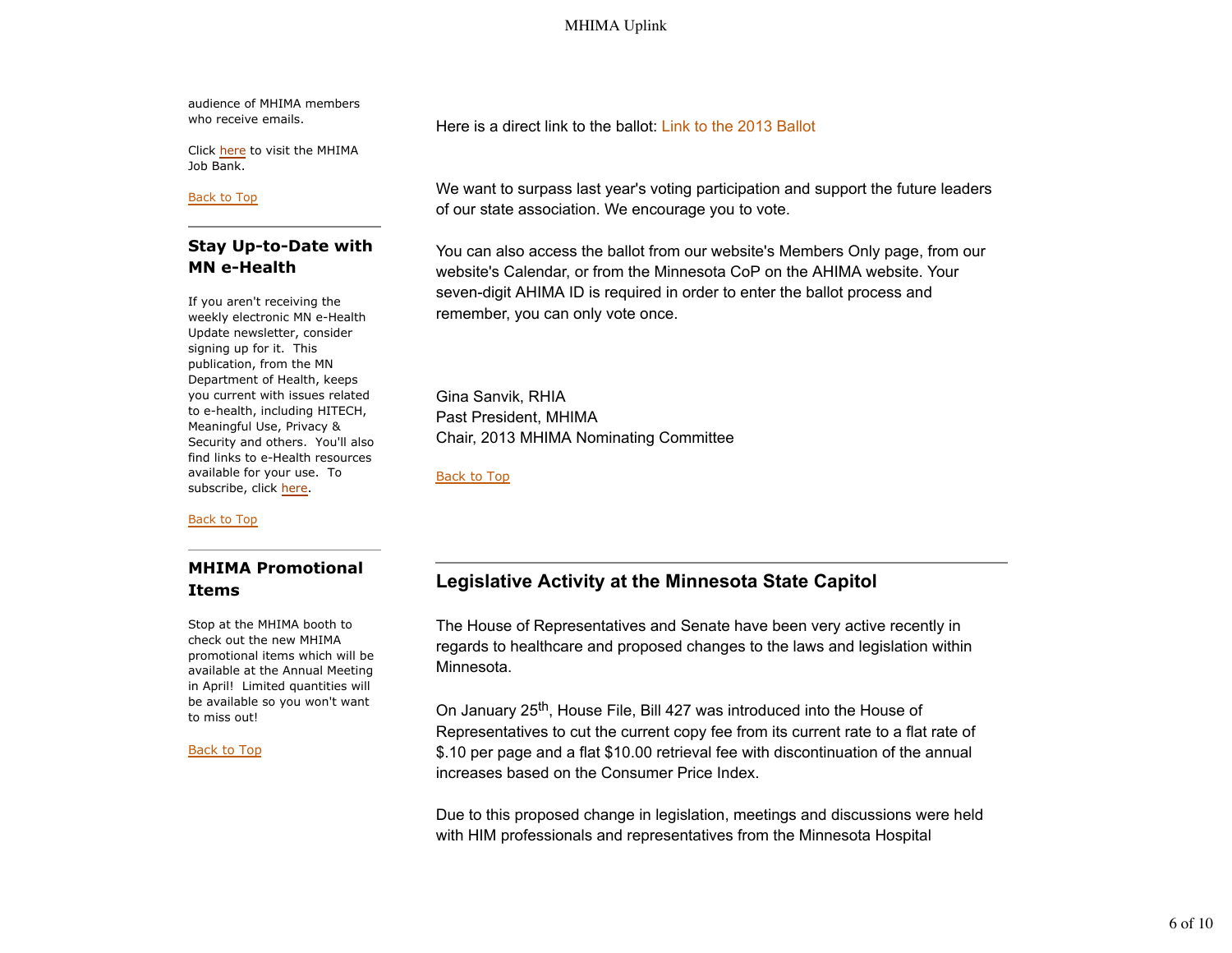Association (MHA) and the Minnesota Medical Group Management Association (MMGMA) to discuss how this proposed bill should be addressed. Also, a survey was sent out to HIM professionals across Minnesota asking them questions regarding their current release of information practices, in order to update the White Paper completed by MHIMA in 2009. The survey data is currently in the process of being correlated at this time, as the surveys were due to be returned by March 8<sup>th</sup>. While this bill is not defeated, due to the diligence of several key HIM professionals and others, it is removed from the agenda of the Health and Human Services Committee and has been quiet for the past few weeks.

The Legislative Committee continues to monitor several other bills in the House and Senate. They are as noted:

HF 427 & SF 044: As noted above

HF 523: Health record privacy modifications (from the MN Dept. of Health)

HF 547: Healthcare compact created

HF 589: Genetic information provisions changed. This bill came originally from the MN Dept. of Health. This bill was sent to AHIMA's office to ask for a comparison of this bill and the Federal "GINA" bill.

HF 824: MN Health Records Act provisions modified. It should be noted that the MHA supports this legislation.

HF 848: Original birth records and other adoption-related information provisions modified.

This list continues to be updated and reviewed as the House and Senate continue to enter new proposed bills. Take the time to review these bills and write/call/email your legislators with any concerns or questions. Go to www.leg.state.mn.us and search for them by name, i.e. HF 427.

Please contact Sue Jensen at sue@medsuppliestrucare.com or go to http://www.ahima.org/advocacy/default.aspx, if you would like additional information about AHIMA's Legislative work and log into the Advocacy Assistant for help with letter writing campaigns, finding addresses for your Representative, etc.

Please contact Sue Jensen, RHIT Legislative/Advocacy KFA for additional information or if you have any questions at sue@divinehouse.org.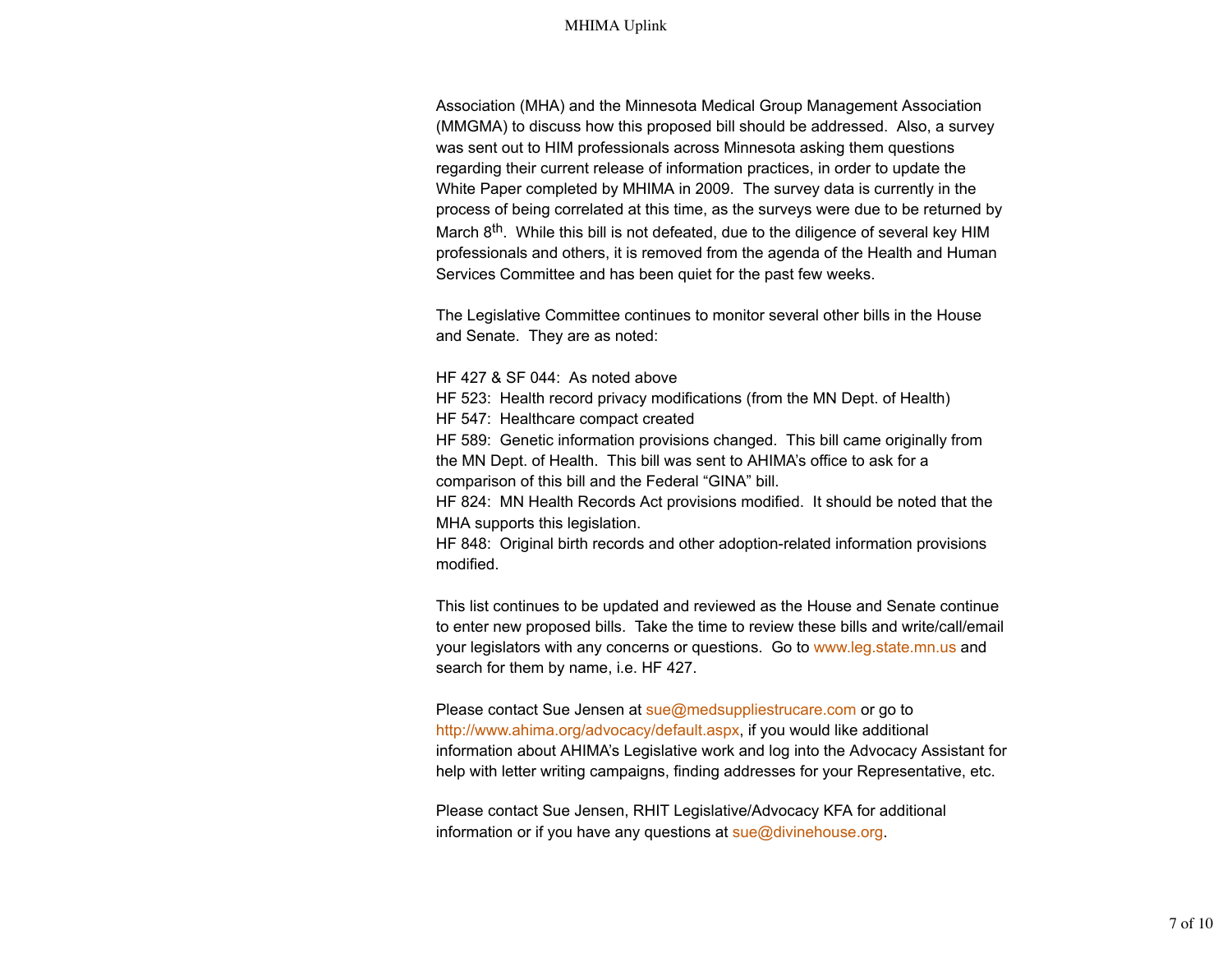### Back to Top

# **Coming Soon: ICD-10-PCS Flashcards Go Mobile**

A mobile version of AHIMA's educational ICD-10-PCS Flashcards will be available soon for Apple devices and the Android phone, demonstrating the power of technology to transform learning, energize coding communities, and inspire innovative learning and thinking. The first step in mastering ICD-10-PCS is to become familiar with the terminology, structure, and format of the new code set. The app covers 31 medical and surgical root operations and the seven approaches, along with 16 cards that illustrate the character values of each of the of ICD-10-PCS sections, and will allow coding professionals to master ICD-10-PCS principles directly from an Android phone, Apple iPhone, iPad, or iPod Touch.

Back to Top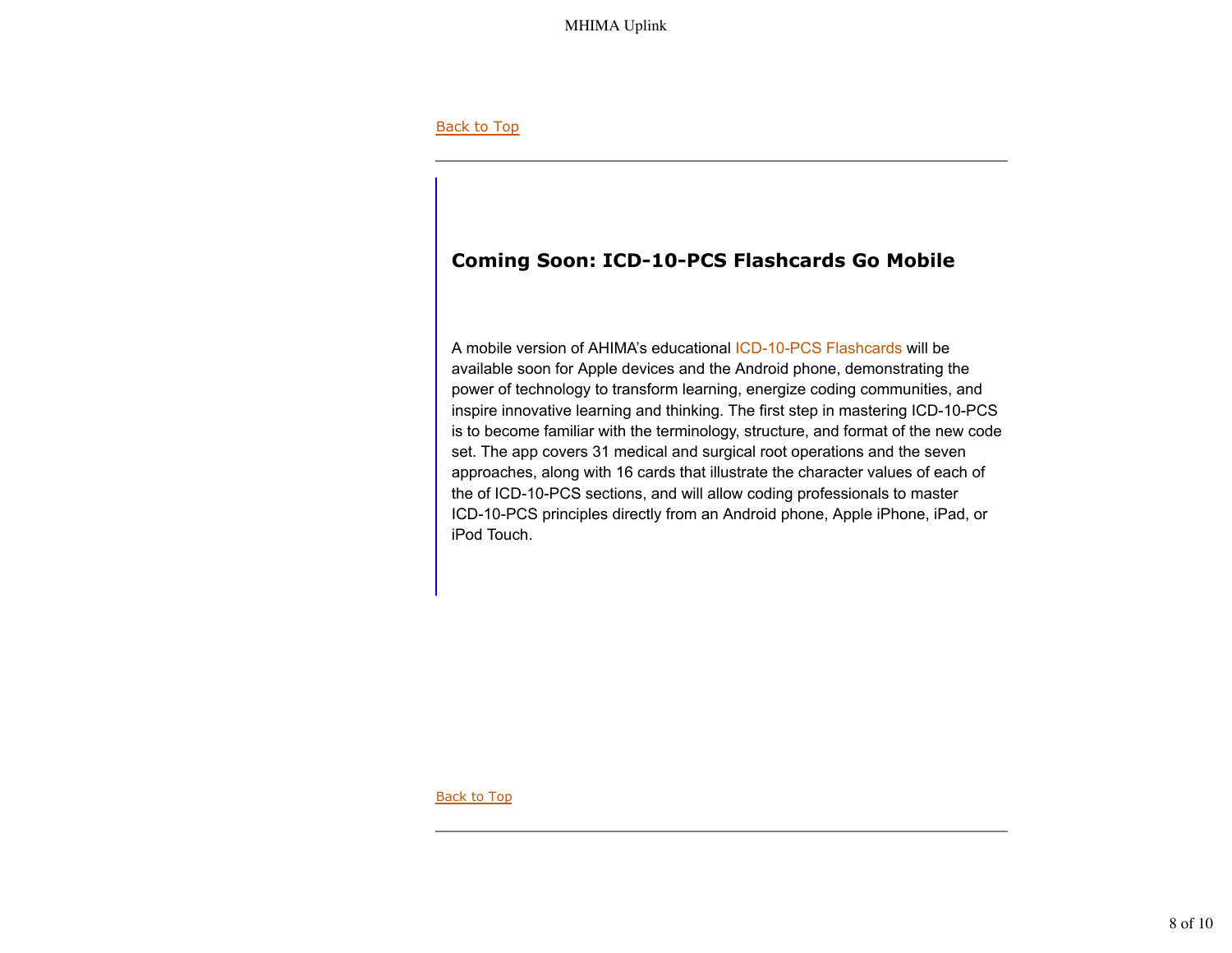# **Updated Maximum Charges for Patient Records - 2013**

The Minnesota Department of Health has published the **Maximum Charges for Patient Records** February 2013, confirming the annual determination of maximium charges for patient records. When section 144.292 of the Minnesota Statutes applies, the maximium charges for 2013 are \$1.30 per page for copy charges and \$17.21 for retrieval fees. Pursuant to statute, these limits do not apply to x-rays. The provider may charge a patient no more than the actual cost of reproducing x-rays, plus no more than \$10 for the time spent retrieving and copying the x-rays.

You can obtain a copy of the February 2013 document by clicking here.

Back to Top

# **MHIMA 2011 Legal Reference Manual**

Do you have legal HIM questions? Do you wish there was a convenient reference you could have on your desk to answer many of them? The 2011 MN Legal Reference Manual on CD is ready to help you and is available for purchase!

The manual is a great resource for everyone in the field of HIM, regardless of your work setting. It pertains to all areas of HIM. Various chapters include topics such as health care records, record retention and storage, reporting requirements, legal proceedings and requests, disclosure of health information and patient access, consents, behavioral health records, long term care records, home care and hospice records, ambulatory care records, risk management, HIPAA, research, and medical identity theft. Feel confident in your research and decision making using MHIMA's MN Legal Reference Manual.

The co-chairs of our MN Legal Reference Manual committee are Andrea Heikkinen, RHIA, and Susan Schanno-Foss, RHIT. Email questions pertaining to the Manual or suggestions for improvements in the next edition (coming in 2013) to both Andrea and Susan.

Attention Students: MHIMA supports students of HIM and offers a special discounted rate for AHIMA students who want to purchase the legal reference manual.

MN Legal Reference Manual pricing:

\$150 MHIMA/AHIMA members (from sales tax-exempt organizations) \$200 non-members (from sales tax-exempt organizations) \$90 student members of AHIMA with MN as their designated state and enrolled in a taxexempt educational program